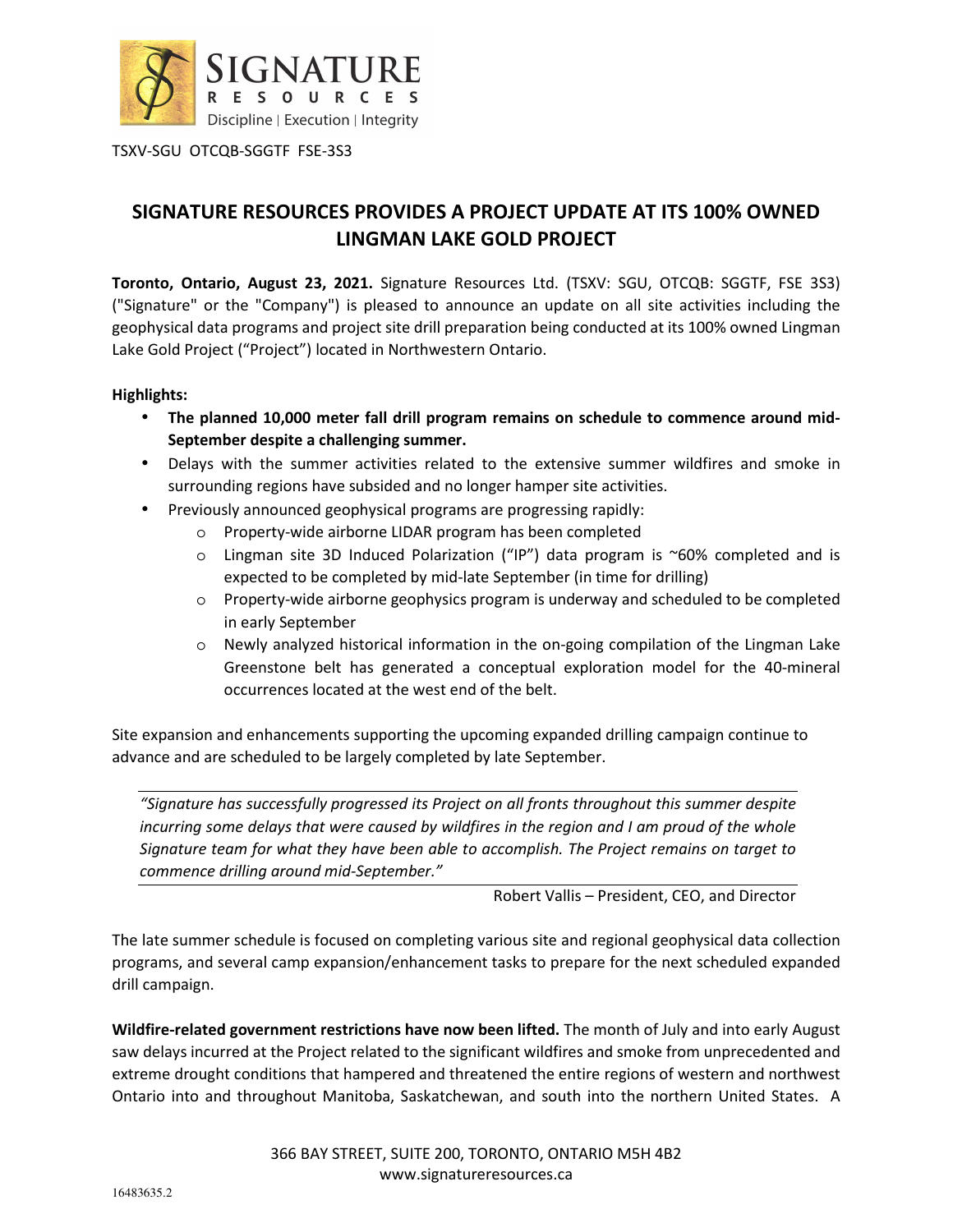

TSXV-SGU OTCQB-SGGTF FSE-3S3

resulting restriction of all industrial forestry/logging operations and certain mineral field exploration and mining-related activities was put into effect by the Ministry of Northern Development, Mines, Natural Resources and Forestry ("NDMNRF").

The NDMNRF restriction delayed the Company's in-progress 3D IP data collection program. However, ~60% of the planned survey was completed before this restriction was imposed and that data has been processed on a first-pass basis, resulting in a preliminary interpretation of the dataset. This interpretation will be released in the coming weeks. The smoke in and around the regional property presented challenges and delays to commencing and completing the previously-noted regional airborne and project ground geophysical and site expansion activities. Site access was also challenged due to the secondment of regional air equipment for supporting provincial firefighting operations and emergency evacuations throughout many communities in western Ontario and eastern Manitoba.

During the NDMNRF imposed restriction period, the Company successfully implemented several site risk mitigations including:

- a substantial fire break-barrier around the entire project site perimeter
- installation of fire suppression systems in specific areas throughout the camp
- staged existing site equipment/supplies in safe zones at site
- staged new equipment/supply deliveries off-site in secure locations
- insurance contracts have been augmented for larger Project scope

**With wildfire delays and related challenges abated, the Company continues to advance all planned site and regional activities responsibly and rapidly towards drilling around mid-September.** 

## **About Signature**

The Lingman Lake gold property consists of 1,434 staked claims, four freehold full patented claims and 14 mineral rights patented claims totaling approximately 27,113 hectares. The property hosts an historical estimate of 234,684 oz of gold\* (1,063,904 tonnes grading 6.86 g/t with 2.73 gpt cut-off) and includes what has historically been referred to as the Lingman Lake Gold Mine, an underground substructure consisting of a 126.5-meter shaft, and 3-levels at 46-meters, 84-meters and 122-meters depths.

\*This historical resource estimate is based on prior data and reports obtained and prepared by previous operators, and information provided by governmental authorities. A Qualified Person has not done sufficient work to verify the classification of the mineral resource estimates in accordance with current CIM categories. The Company is not treating the historical estimate as a current NI 43-101 mineral resource estimate. Establishing a current mineral resource estimate on the Lingman Lake deposit will require further evaluation, which the Company and its consultants intend to complete in due course. Additional information regarding historical resource estimates is available in the technical report entitled, "Technical Report on the Lingman Lake Gold Property" dated January 31, 2020, prepared by John M. Siriunas, P.Eng. and Walter Hanych, P.Geo., available on the Company's SEDAR profile at www.sedar.com